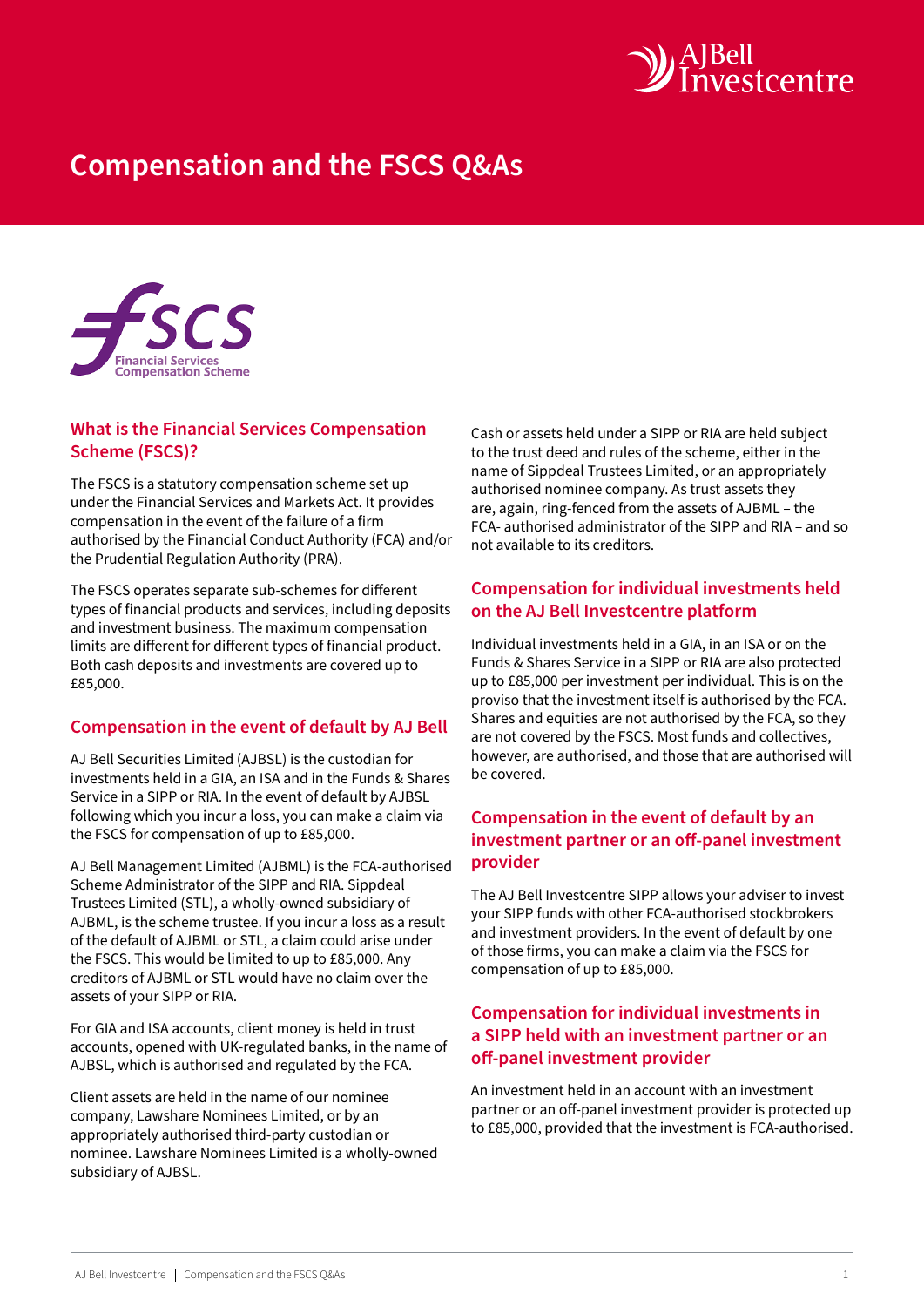## **Platform and SIPP cash**

#### **How do you hold platform cash?**

We manage the cash we hold on your behalf to ensure that there is sufficient cash available to meet customer demand.

Your cash is held with a range of carefully selected banks, within pooled instant access, notice and fixed-term deposit accounts. We do this to reduce your exposure to the risk of any individual bank failing.

Cash held by individual customers on our platform is eligible for protection under the Financial Services Compensation Scheme (FSCS).

#### **Which banks do you hold cash with?**

We hold your cash across up to 14 banks from the panel below.

- Bank of Scotland plc
- Barclays Bank plc
- Santander UK plc
- Lloyds Bank Corporate Markets plc
- Close Brothers Group plc
- Virgin Money UK plc
- Investec Bank plc
- Lloyds Bank plc
- Royal Bank of Scotland plc
- HSBC Bank plc
- Qatar National Bank
- Cater Allen Limited
- NatWest Markets Plc
- Santander Financial Services Plc

All our panel banks are of an 'investment-grade' credit rating (BBB- or above with Fitch, and Baa3 or above with Moody's).

**In the event of a bank failure, how would an FSCS claim be assessed?**

In the event of a bank's failure, your claim will be for a share of the cash held in all pooled bank accounts at that bank and you may also be able to claim via the Financial Services Compensation Scheme (FSCS).

FSCS rules currently state that an eligible person can claim up to a maximum of £85,000 per bank (or banking license) if that bank were to fail. However, the £85,000 limit includes any cash holdings that a customer may have under the same bank/banking license outside AJ Bell (e.g. in a current/savings account with that bank).

Your cash is not held in equal proportions across our panel banks, and the relative proportions held with each bank will vary on a daily basis. Therefore, the result of any FSCS claim assessment would depend on which bank failed and at which point in time.

#### **How does the diversification of cash increase the level of FSCS protection available to AJ Bell customers?**

We continually aim to diversify your cash in order to offer as much FSCS protection as possible in the event of bank failure. This is illustrated below.

- i. If we held **all** of your cash with a single bank, up to £85,000 would be fully protected under the FSCS.
- ii. If we held 20%, or one fifth, of your cash with a bank that failed, up to £425,000 would be fully protected by the FSCS (i.e. 5 x £85,000).

Both examples exclude any balances held outside AJ Bell.

We tier our panel banks so that the most credit-worthy banks hold the larger proportions of your cash.

The table below sets out the maximum proportion of your cash we hold with each bank. The actual proportion held with each bank on any given day is usually much lower than these maximums. The tiers are based on our internal assessment system, which takes into account several indicators of credit-worthiness, including credit ratings and certain capital ratios reported by banks.

| <b>Bank</b>                       | <b>Maximum limit</b> |
|-----------------------------------|----------------------|
| Tier 1                            |                      |
| Lloyds Bank plc                   | 35%                  |
| Bank of Scotland plc              | 35%                  |
| Lloyds Bank Corporate Markets plc | 35%                  |
| HSBC plc                          | 35%                  |
| Barclays Bank plc                 | 35%                  |
| Royal Bank of Scotland plc        | 35%                  |
| Santander UK plc                  | 35%                  |
| <b>Qatar National Bank</b>        | 35%                  |
| <b>Cater Allen Limited</b>        | 35%                  |
| NatWest Markets Plc               | 35%                  |
| Santander Financial Services Plc  | 35%                  |
| Tier <sub>2</sub>                 |                      |
| Close Brothers plc                | 15%                  |
| Investec Bank plc                 | 15%                  |
| Virgin Money plc                  | 15%                  |

In order to diversify your cash and enhance the level of FSCS protection even further, we may from time to time add appropriate new banks to our existing panel listed above. If this happens, we will not place more than 5% of your cash with a new panel bank until this disclosure has been updated accordingly.